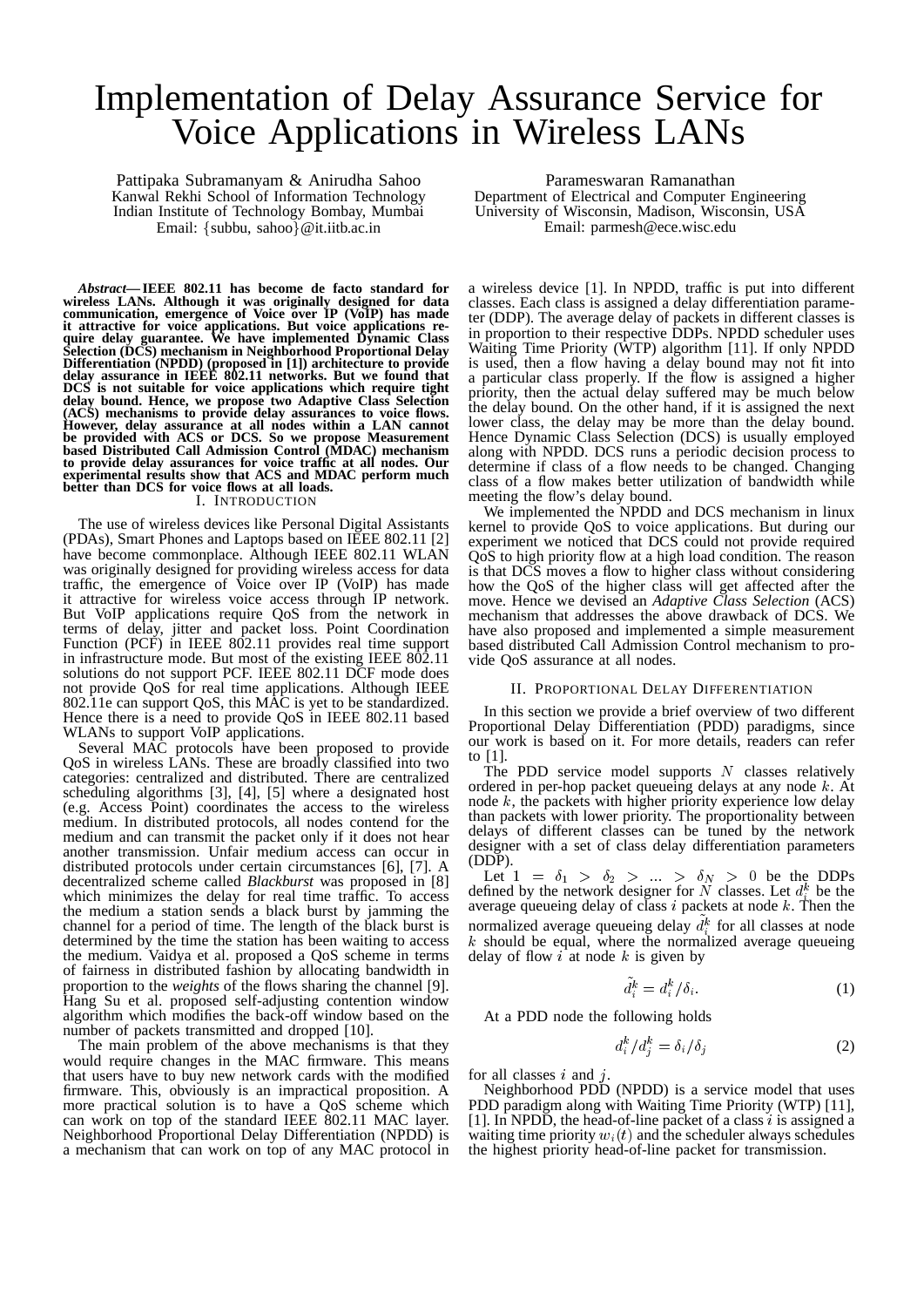Applications using NPDD service may have their delay much below the delay bound or much above the delay bound. Hence NPDD by itself may not be an efficient mechanism. DCS mechanism addresses this issue by changing the priority of packets dynamically based on the delay suffered by the application. Delay of packets of a flow is measured periodically. If delay of a flow exceeds (falls below) its delay bound for a certain number of successive time periods the flow is promoted (demoted) to the higher (lower) class. For a formal description of DCS algorithm please refer to [1].

#### III. ADAPTIVE CLASS SELECTOR

The advantage of DCS is that it can utilize the bandwidth efficiently to meet the delay guarantees of the applications at low load. But the main problem of DCS is that its performance deteriorates at very high load to provide assurances proportionally. At high load, there is a possibility that many flows may not meet their delay bound and therefore may go to higher classes. This will cause the higher class flows to have high delays. Hence, before a flow is promoted to a higher class, it should be made sure the move does not affect other flows so much that they miss their delay bounds. To this end, we have proposed an Adaptive Class Selector (ACS) mechanism in this paper so that the above situation is taken care of. We propose two such algorithms to adaptively change the class of a flow.

# *A. Network Model*

The network model considered for this study is a conventional infrastructure based IEEE 802.11 DCF network. The wireless nodes host applications with end-to-end communication flows through AP. Each node has an implementation of ACS architecture shown in Figure 1. For our ACS algorithm, we have implemented the Proportional Average Delay (PAD) Scheduler proposed in [11]. PAD services packets in  $N$ classes and realizes *proportional average per hop delays* among them locally at each node. But PAD uses average delay (calculated over all the packets in a class) and calculates the normalized average delay of a class (whereas NPDD applies WTP to head-of-queue packet). The packet at the head of queue of the class having the largest normalized average delay is then scheduled by PAD scheduler. Table <sup>I</sup> summarizes the notations used in this paper.



Fig. 1. Architecture of ACS framework

# *B. Benefit based ACS*

This version of the ACS is based on what we refer to as *benefit* cost. Each class at a node maintains *benefit* cost which is the cumulative sum of the difference between the delay bound and end-to-end delay suffered by flows in that class. At the  $k^{th}$  period for application f, the *benefit* cost of a class  $C(kx)$  is defined as follows:  $C(k\tau)$  is defined as follows

$$
B_{C(k\tau)} = \sum_{f=1}^{M} \hat{D_f} - \sum_{f=1}^{M} D_f(k\tau)
$$
 (3)

The pseudo code for this version of ACS, called Benefit based ACS (B-ACS), is shown in Algorithm <sup>1</sup>.

Algorithm *B-ACS* essentially promotes a flow (Step <sup>2</sup>) to next class if the new class has a positive benefit and the flow violates its delay bound for  $K_I$  consecutive period. If the flow has been enjoying too less delay for  $K_D$  consecutive periods, it is demoted to the lower class.

| Notation                                                   | Description                                                |  |  |  |  |  |
|------------------------------------------------------------|------------------------------------------------------------|--|--|--|--|--|
| $C(k\tau)$                                                 | Class of a flow at time $\tau$ and period k.               |  |  |  |  |  |
| $f(k\tau)$                                                 | End-to-end delay of flow $f$ at time $\tau$ and period $k$ |  |  |  |  |  |
| D                                                          | Delay Bound of flow f                                      |  |  |  |  |  |
|                                                            | Delay Tolerance of flow f                                  |  |  |  |  |  |
| $\overset{\varphi_f}{\mathcal{D}}_{\mathcal{L}\;(k\tau))}$ | Sum of end-to-end delays of flows in class $C(k\tau)$      |  |  |  |  |  |
| $DB_{C(k\tau))}$                                           | Sum of delay bounds of flows in class $C(k\tau)$           |  |  |  |  |  |
| D B                                                        | Sum of delay bounds of all flows at a node                 |  |  |  |  |  |
| Delau                                                      | Sum of end-to-end delays of all flows at a node            |  |  |  |  |  |
| $^{M}$ C $(k\tau)$                                         | Number of flows in class $C(k\tau)$                        |  |  |  |  |  |
|                                                            | Queueing delay of class $C(k\tau)$<br>${}^dC\, (k\,\tau)$  |  |  |  |  |  |
| $B_{C(k\tau)}$                                             | Benefit cost of class $C(k\tau)$                           |  |  |  |  |  |
| $\lambda_{C(k\tau)}$                                       | Arrival rate of class $C(k\tau)$                           |  |  |  |  |  |
| Average (across all classes) aggregate queue size<br>q a g |                                                            |  |  |  |  |  |
| $q_{C(k\tau)}$                                             | Average queue size at class $C(k\tau)$                     |  |  |  |  |  |
| $\delta_{C\, (k\tau)}$                                     | Delay differentiated parameter of class $C(k\tau)$         |  |  |  |  |  |
| $G \, B \,$ $_{i \, , \, k}$                               | Global Benefit of node $i$ stored at node $k$              |  |  |  |  |  |
| TARLE I                                                    |                                                            |  |  |  |  |  |

LIST OF NOTATIONS USED

**Algorithm 1**  $B - ACS(C(k\tau), D_f(k\tau), D_f, \varphi_f)$ 

1: **if**  $(D_f(k\tau) > D^f_f$  for  $K_I$  consecutive periods) **then** 2:  $C((k+1)\tau) = \min(C(k\tau) + 1, N);$ <br>3: if  $B_{C((k+1)\tau)} > 0$  then 3: **if**  $B_C((k+1)\tau) > 0$  **then**<br>4:  $B_C((k+1)\tau) + D E$ 4:  $B_C((k+1)\tau)$  + =  $DB_f - D_f(k\tau)$ ;<br>5:  $B_C(k\tau)$  =  $DB_f - D_f(k\tau)$ ;  $\oint_{\tau}$  **else**<br>  $C((k+1)\tau) = C(k\tau);$ 8: **end if**<br>
9: **else if**  $((D_f(k\tau) < D^f + \varphi_f)$  for  $K_D$  consecutive periods) **then** 10:  $C((k+1)\tau) = \max(C(k\tau) - 1, 0);$ <br>
11:  $B_{C((k+1)\tau)} + B_{f} - D_{f}(k\tau);$ <br>
12:  $B_{C(k\tau)} - B_{f} - D_{f}(k\tau);$  $\begin{cases} 3: \text{else} \\ 4: \end{cases}$   $C((k+1)\tau) = C(k\tau);$ 15:  $B_{C((k+1)\tau)}$  + =  $d_f(k\tau) - d_f((k-1)\tau);$ 16: **end if**

# *C. Estimation based ACS*

The problem with B-ACS algorithm is that it allows a new flow into class  $C(k\tau) + 1$  from  $C(k\tau)$  even if the *benefit* cost of class  $C(k\tau) + 1$ ,  $B_{C(k\tau)+1}$ , is slightly greater than 0. This may cause the violation of delay assurances of class  $C(k\tau)$  + 1. E-ACS algorithm solves this problem by predicting the expected increase in successes quantity of along  $C(h\tau)$ expected increase in average queueing delay of class  $C(k\tau)$  +  $\frac{1}{2}$  due to the class change of flow f from class  $C(k\tau)$  to 1 due to the class change of flow f from class  $C(k\tau)$  to  $C(k\tau) + 1.$ 

In this algorithm, the delay bound requirement for each flow in a class is not checked, but the cumulative delay bound,  $DB_{C(k\tau)} = \sum_{f \in C(k\tau)} \hat{D}_f$ , of a class  $C(k\tau)$  is checked. Since all flows in a class have same queueing delay, the expected cumulative end-to-end delay of class  $C(k\tau)$ ,  $D_{C(k\tau)} = \sum_{f \in C(k\tau)} D_f(k\tau)$ , is calculated using expected increase in the queueing delay and the number of flows in that class. This can be used to check whether the cumulative delay bound of all the flows in a class can be met or not.

Expected queueing delay of a class can be calculated as follows. Let  $\lambda_i$  be the aggregate arrival rate of class *i*. Using I it the summa delay of Little's law[12], [13] and equation (2), the queueing delay of class <sup>i</sup> is

$$
d_i = \frac{\delta_i q_{ag}}{\sum_{i=0}^{N-1} \lambda_i \delta_i}
$$
 (4)

Suppose a flow in class i with rate  $\lambda_f$  changes to class  $i + 1$ then the effective delay of class  $i$  becomes

$$
d'_{i} = \frac{\delta_{i}q_{ag}}{\sum_{i=0}^{N-1} \lambda_{i}\delta_{i} + (\delta_{i+1} - \delta_{i})\lambda_{f}}
$$
(5)

From equation (4) and (5) the new queueing delay of class <sup>i</sup> can be expressed as follows

$$
d'_{i} = d_{i} \frac{\sum_{i=0}^{N-1} \lambda_{i} \delta_{i}}{\sum_{i=0}^{N-1} \lambda_{i} \delta_{i} + (\delta_{i+1} - \delta_{i}) \lambda_{f}}
$$

$$
d'_{i} = d_{i} \frac{\delta_{i} q_{ag}}{\delta_{i} q_{ag} + (\delta_{i+1} - \delta_{i}) \lambda_{f} d_{i}}
$$
(6)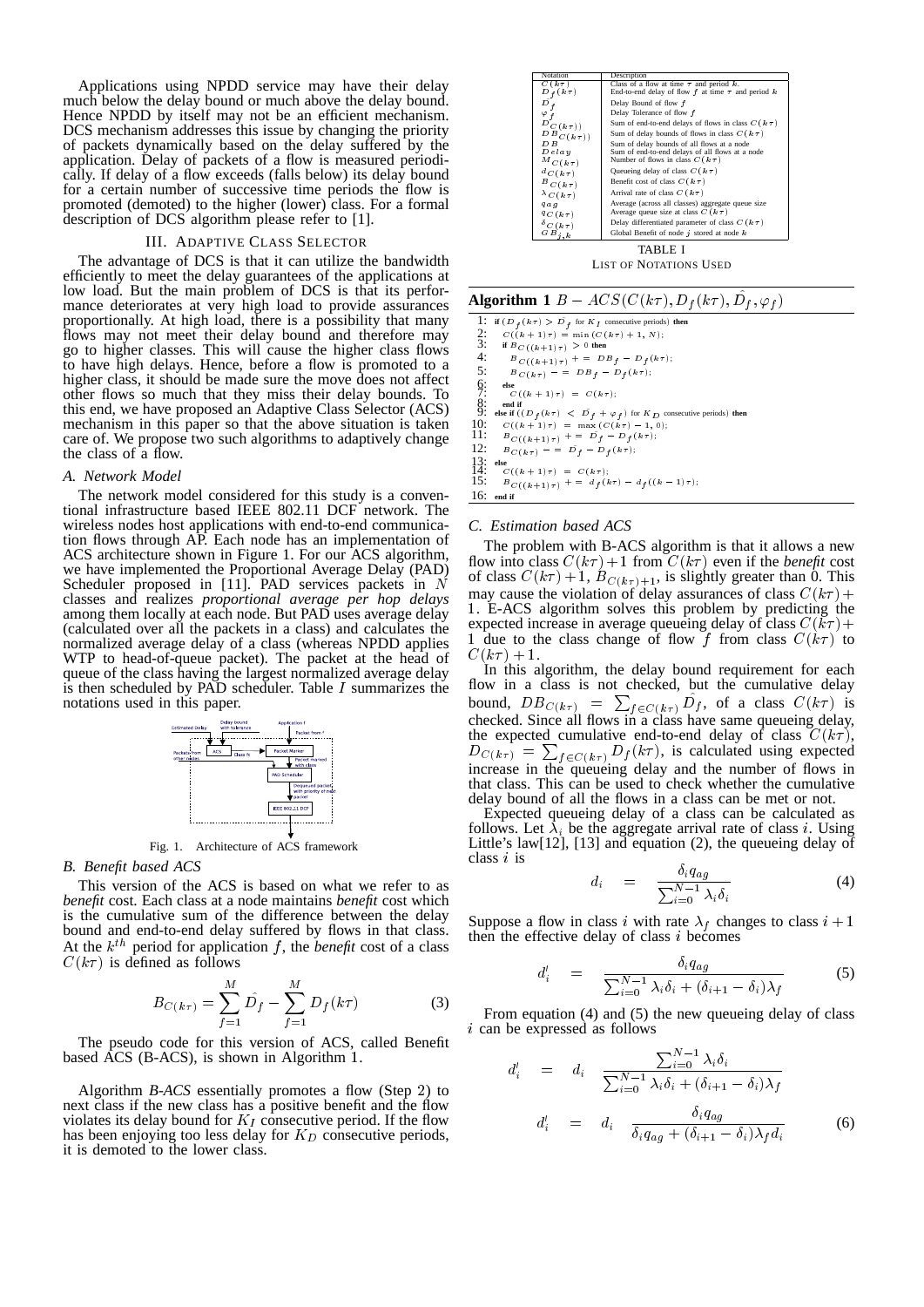# **Algorithm 2**  $E - ACS(C(k\tau), D_f(k\tau), D_f, \varphi_f)$

|                                                        | 1: if $(D_f(k \tau) > D_f$ for $K_I$ consecutive periods) then                                                                                                                                                                                                                                                                      |
|--------------------------------------------------------|-------------------------------------------------------------------------------------------------------------------------------------------------------------------------------------------------------------------------------------------------------------------------------------------------------------------------------------|
| 2:                                                     | $C((k + 1)\tau) = \min(C(k\tau) + 1, N);$                                                                                                                                                                                                                                                                                           |
| 3:                                                     | $\delta_{C(k\tau)}$ q a g<br>$d'_{C\left((k+1)\tau\right)}\,=\,d_{C\left((k+1)\tau\right)}\,\frac{\cdot\,\cdot\,\cdot\,\cdot\,\cdot\,\cdot}{\delta_{C\,\left(k+1\right)\tau^{\,q}a g\,+\, (\delta_{C\,\left(k\tau\right)\,+\,1}\,-\,\delta_{C\,\left(k\tau\right)}\,\frac{q_{C\,\left(k\tau\right)}}{M_{\,C\,\left(k\tau\right)}}}$ |
|                                                        |                                                                                                                                                                                                                                                                                                                                     |
| 4:                                                     | $D'_{C((k+1)\tau)} = D_{C((k+1)\tau)} + (d'_{C(k+1)\tau} - d_{C((k+1)\tau)}) * M_{C(k\tau)};$                                                                                                                                                                                                                                       |
| 5:                                                     | $benefit = DB_{C((k+1)\tau)} - D'_{C((k+1)\tau)};$                                                                                                                                                                                                                                                                                  |
| $rac{6}{7}$                                            | if $(bene fit >= 0)$ then                                                                                                                                                                                                                                                                                                           |
|                                                        | tot.benefit = $DB - Delay - (DB_{C(k\tau)} - D_{C(k\tau)}) - (DB_{C((k+1)\tau)} -$                                                                                                                                                                                                                                                  |
|                                                        | $D'_{C((k+1)\tau)}$ );                                                                                                                                                                                                                                                                                                              |
| 8:                                                     | if $(tot_{\text{}}.benefit<0)$ then                                                                                                                                                                                                                                                                                                 |
| 9:                                                     | $C((k + 1)\tau) = C(k\tau)$ :                                                                                                                                                                                                                                                                                                       |
|                                                        | end if                                                                                                                                                                                                                                                                                                                              |
| $\begin{smallmatrix} 10 \\ 11 \\ 12 \end{smallmatrix}$ | else<br>$C((k+1)\tau) = C(k\tau);$                                                                                                                                                                                                                                                                                                  |
| $\frac{1}{14}$ :                                       | end if                                                                                                                                                                                                                                                                                                                              |
|                                                        | else if $(D_f(k\tau) < D_f + \varphi_f$ for $K_D$ consecutive periods) then                                                                                                                                                                                                                                                         |
| 15:                                                    | $C(\tau + 1) = \max(C(\tau) - 1, 0);$                                                                                                                                                                                                                                                                                               |
| $\frac{16}{17}$                                        | else                                                                                                                                                                                                                                                                                                                                |
|                                                        | $C(\tau + 1) = C(\tau)$ :                                                                                                                                                                                                                                                                                                           |
| 18:                                                    | end if                                                                                                                                                                                                                                                                                                                              |

The average backlog due to flow  $f$  can be approximately calculated as  $\lambda_f d_i = \frac{\dot{q}_i}{n_i}$ , where  $q_i$  is the backlog of class i and  $n_i$  is the total number of flows in class i.

Hence equation (6) becomes

$$
d_i' = d_i \frac{\delta_i q_{ag}}{\delta_i q_{ag} + (\delta_{i+1} - \delta_i) \frac{q_i}{n_i}}
$$
 (7)

Using equation (7) we can predict the approximate increase in the queueing delay of class  $i + 1$ .

$$
d'_{i+1} = d_{i+1} \frac{\delta_i q_{ag}}{\delta_i q_{ag} + (\delta_{i+1} - \delta_i) \frac{q_i}{n_i}}
$$
(8)

The new in end-to-end delay (used in Step <sup>4</sup>) is defined as follows

$$
D'_{i+1} = D_{i+1} + (d'_{i+1} - d_{i+1}) * n_{i+1}
$$
 (9)

If expected end-to-end delay,  $D_{i+1}$ , of class  $i+1$  after flow f moves from class i to  $i + 1$  is greater than the total delay bound,  $DB_{i+1}$ , of class  $i + 1$  then the flow f will not be allowed to change its class. Otherwise, flow f is promoted to allowed to change its class. Otherwise, flow f is promoted to class  $i+1$ . Delay bound of all the classes is checked in Step 7 because the total delay bound (of all the classes) and total end-to-end delay of all the flows at the node is considered.

#### IV. CONNECTION ADMISSION CONTROL

Both DCS and ACS try to meet delay assurances only at a single node. They are not sufficient for providing delay assurances at all nodes in a IEEE 802.11 LAN, because they do not have congestion information about other nodes. In a shared medium like IEEE 802.11, admitting a flow at one node can affect the performance of another node. Hence new flows should not be admitted to the network (at any node) if the any other node in the network is not able to provide QoS assurance after the flow is admitted.

Violation of QoS assurances in the Wireless LAN may occur due to the following reason. The bit rate of a node suddenly decreases due to some noise in the environment, local mobility of a wireless node, or signal interference with other access points at a wireless node. Hence, QoS assurance is violated if the number of packets sent are less than the total aggregate arrival assured at that node. Modelling this phenomenon is quite complex. Hence, we felt a Measurement based Distributed Admission Control (MDAC) is more appropriate in this scenario. This mechanism captures the current situation in the LAN and takes appropriate action. MDAC captures the fluctuation in output rate in *GlobalBenefit* (benefits of all the nodes in the LAN) cost.

# *A. MDAC*

Nodes run in promiscuous mode to implement MDAC. A node <sup>j</sup> embeds its QoS assurance information, *GlobalBenefit*, in each packet and sends it over the network. Whenever a packet is received at a node  $k$  from a neighboring node  $j$ , the *GlobalBenefit* value of node  $j$  ( $GB<sub>j</sub>$ ) is retrieved from the packet header and it is updated as a weighted average in the existing neighbor entry at node  $k$  as follows,

$$
GB_{j,k}^{new} = \alpha * GB_{j,k}^{prev} + (1 - \alpha) * GB_j, \quad 0 \le \alpha \le 1 \tag{10}
$$

Each node k maintains  $GB_{j,k}$ . If no corresponding entry is found, new entry is created and *GlobalBenefit* value is stored using the equation (10). If node  $k$  does not receive a packet from a neighboring node  $j$  for a certain period then the entry  $GB_{j,k}$  is removed.

# **Algorithm 3**  $MDAC(C(\tau), D_f, \varphi_f, \lambda_f)$

1: /\* *l* is the number of neighbors of node  $k$  $\frac{2}{3}$ : **for all**  $j \leftarrow 1$  to *l* **do**<br> $\frac{3}{3}$ : **if**  $(G, B, \ldots, C)$ 3: **if**  $(GB_{j,k} < 0)$  then<br>4: Reject the flow and returned to the flow and returned if 4: Reject the flow and return 5: **end if**  $\sum_{i=1}^{n}$  end for<br>  $\sum_{i=1}^{n}$  **if**  $\{benefit[C(\tau)] > 0 \&& GB_{k,k} > 0\}$  then 8: put the flow information in a new flow entry 9: Accept the flow and return

10: **else**<br>11: Reject the Flow and return

12: **end if**

# V. IMPLEMENTATION IN LINUX KERNEL

This section describes the implementation of NPDD mechanism in linux kernel. Due to space limitation we have not provided many internal details of the implementation. For more details readers are referred to [14]. The implementation is independent of kernel version and is implemented as kernel modules [15]. The advantage of the kernel module is that it makes installation easy and avoids kernel recompilation.

## *A. Protocol Stack*

The protocol stack of a node in NPDD Network is shown in Figure 3. The NPDD Network node consists of a *virtual network device* (NPDD device), a *real network device* (802.11DCF) and a *Packet Listener* in the linux kernel. *NPDD device* is a *virtual network device* which captures the outgoing packets to include *NPDD header* and sends packets by changing the packet type to *npdd*. *NPDD header* contains NPDD specific information like class of a flow, *GlobalBenefit* of a node, one way delay of a flow etc. The *Packet Listener* listens for *NPDD* packets. *NPDD device* resides below the network layer whereas the *Packet Listener* resides at network layer. The device driver for *NPDD device* is a kernel module which registers itself as a network device in the kernel. It works above a real wireless device, e.g. wlan0, in the kernel, since it transmits and receives packets through the wireless device.

The *Packet Listener* is also a part of the kernel module which receives packets from network card. Packet reception by a virtual device driver is not possible in linux kernel since there are no hooks in the kernel for virtual device that can be invoked when a packet is received. The only functions provided are the packet reception functions of the network layer code. There are a few alternatives to this including tracing the interrupt that is used by the device and responding to that interrupt. But such mechanisms make the code very much device dependent. Our design is completely independent of the lower level hardware.

# *B. Architecture of NPDD Device in Linux Kernel*

The detailed architecture of the NPDD device driver is shown in Figure 2. In linux kernel, each network device is attached to a queueing discipline to buffer incoming packets. The default queueing discipline is First In First Out (FIFO).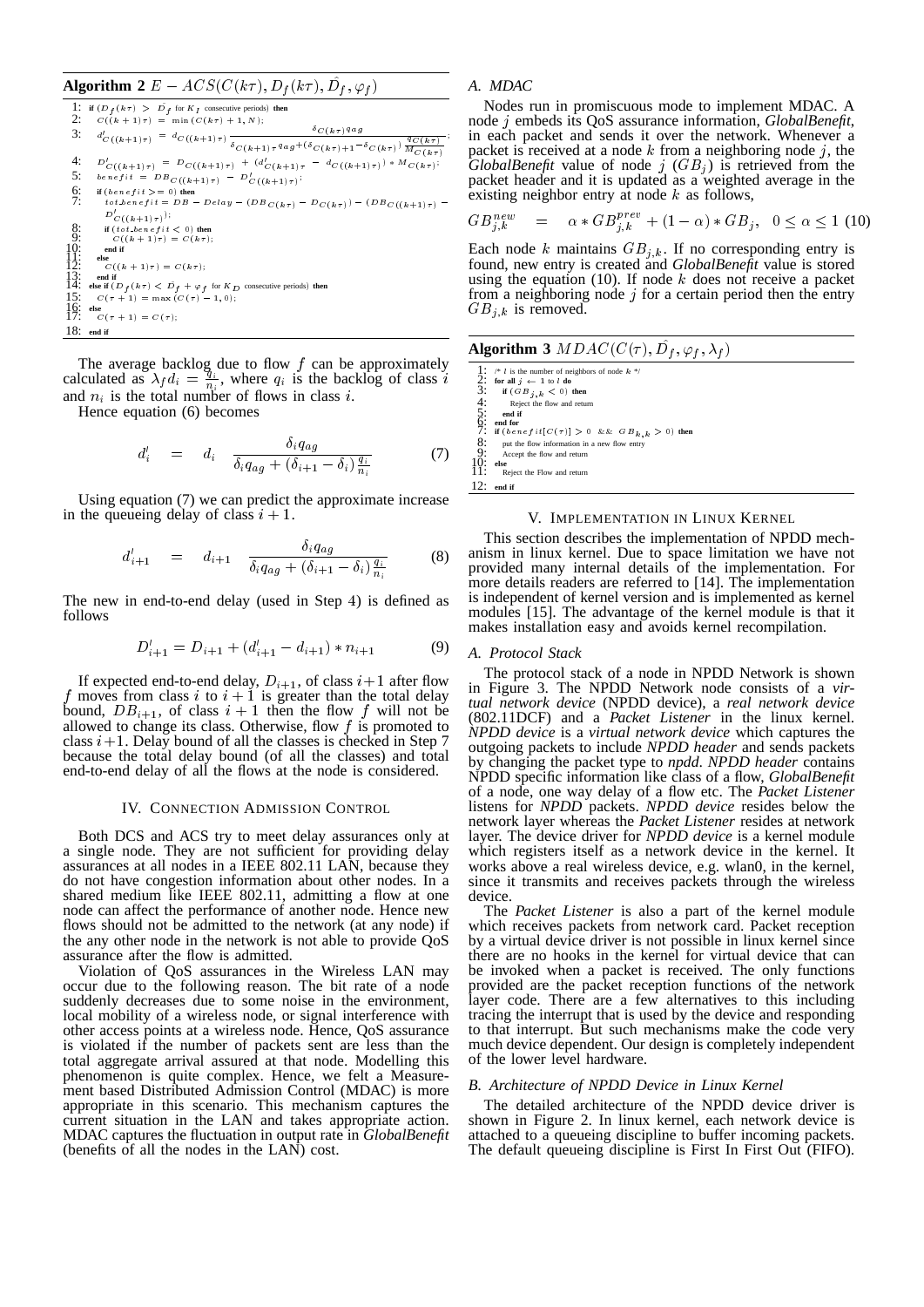

Fig. 2. Architecture of NPDD Device Driver in Linux Kernel

| Flow Id | NPDD          | Packet       | Mean    | Delay             |
|---------|---------------|--------------|---------|-------------------|
|         | class         | Distribution | Packets | Bound             |
|         |               | Exponential  | 45      | 2500ms            |
|         |               | Exponential  | 45      | 500ms             |
|         |               | Exponential  | 45      | 325 <sub>ms</sub> |
|         | $\frac{2}{3}$ | Constant     | 33      | 125ms             |
|         |               | Exponential  | 45      | 3000ms            |
|         |               | Exponential  | 45      | 700ms             |
|         |               | Exponential  | 45      | 400ms             |
|         |               | Constant     | 33      | 150ms             |

TABLE II

TRAFFIC SPECIFICATION OF THE FLOWS USED IN OUR EXPERIMENT

A packet destined to the virtual network device (*npdd0*) is enqueued at device layer by the function dev\_queue\_xmit(). Packets from IP layer is enqueued in the queueing discipline attached to *npdd0*. A dequeue daemon is invoked to dequeue a packet whenever the network card is ready to send a packet. If the device is real, then the packet is sent to the network. Otherwise, the packet is forwarded to ACS module. ACS module may change the class of the flow according to the class selection algorithm used (e.g. B-ACS). Now the device associated with the packet is changed to real network device, e.g. wlan0, and dev\_queue\_xmit() function is called. This function enqueues the packet in the queueing discipline attached to the real network device, wlan0. Finally, the packet is dequeued and sent to the network.

When a packet is received from the network by the real network device driver, it does all the processing of removing hardware headers and hands it over to the appropriate network layer by calling the function netif<sub>rx</sub>(). The *packet type* is used to identify which network layer protocol the packet should be handed over to. If the packet type is virtual then NPDD header will be removed and will be forwarded to corresponding network layer protocol.

# *C. QoS Manager*

QoS Manager is the module with which application programs communicate to ask for new connections. QoS manager runs admission control mechanism, MDAC, to reject or accept a new connection. If MDAC returns *accept* then the connection is admitted and the flow information is added to the list of existing flows. Once admitted, the application can start sending packets. QoS Manger was implemented in network device driver. A flow can communicate with the virtual device driver kernel module for flow addition, deletion and status information through the device generic function do ioctl(). A flow sends its flow information through  $do\_ioct1()$  to linux device module. Then the device module invokes *QoS Manager* to add, delete or get status information of a flow. When an application is finished, it calls  $d$ o $i$ octl $()$  to delete flow information and corresponding resources.

## VI. EXPERIMENTAL TESTBED & RESULTS

All the wireless nodes used for our experiments are Pentium 4 based PCs running Linux Debian 3.1 kernel version 2.4.27- 3-386. All the wireless nodes are equipped with D-Link 520 wireless cards based on IEEE 802.11b DCF [16]. The AP is a D-Link 1000AP with a bit rate of 11Mbps. Distributed Internet Traffic Generator(D-ITG) is used for generation of traffic [17]. D-ITG has support to generate VoIP calls with various codecs, with Voice Activity Detection (VAD) and compressed RTP.

# *A. Topology and Parameters Used*

In this experiment, we consider an IEEE 802.11b based WLAN with 3 wireless nodes located within the radio range



To Network From Network<br>Fig. 3. Protocol Stack at NPDD node Fig. 4. Topology Used in Ex-perimental Testbed

of an AP. The topology of the wireless network for the experiments is shown in Figure 4. Node 4 is a wired node and remaining all nodes are wireless systems operating in IEEE 802.11 DCF mode. Node 4 is the destination node for the traffic generated by D-ITG traffic generator from all the three wireless nodes. All wireless nodes are within each other's radio range. We have used delay utility as the performance metric for comparison. Delay utility is defined as the ratio of number of packets meeting its delay bounds to the total number of packets sent.

Two mechanisms, B-ACS and E-ACS were evaluated in the experiments and their performance is compared with *baseline* and DCS scheme. The *baseline* scheme represents a best effort service with a single FIFO and 802.11b DCF at all wireless devices. *DCS* scheme consists of <sup>4</sup> prioritized classes with 802.11 DCF at each node and *PDD* scheduler is used to service the packets. The proposed mechanisms, *B-ACS* and *E-ACS*, consists of <sup>4</sup> classes with 802.11 DCF at each wireless device. The parameters for the evaluation of schemes are shown in Table  $IV$ . In our experiments the delay tolerance is set to 25% of the Delay Bound of application.

The traffic pattern is modeled as follows. Each node initiates 8 UDP flows between itself and the node 4 via the AP. The packet arrival patterns and the delay bound requirement for each flow at each node is described in Table II. UDP flows are exponentially distributed with mean inter departure time(IDT) of  $22.22\text{ms}$  (45 packets/sec) for class 0, 1 and 2 with a packet size of 512 bytes. For class 3, two voice flows with G.729.3 codec were generated. Each codec type sends 33 packets/sec.

Figure 5 shows the delay utility of three nodes achieved by the UDP flows. The delay bounds on the X-axis corresponds to the delay bound of flows listed in Table II. It is clear that *baseline* scheme is not suitable for meeting delay requirement when delay bound is low. *DCS* scheme has poor delay utility for flows with lower delays. For example, for flows with delay bounds 125ms and 150ms DCS has worse delay utility than *B-ACS* and *E-ACS*. The reason for this is that the class 3 flows (which have these low delay bounds) (refer to Table  $II$ ) would be demoted to smaller class by DCS when their benefit is high. But once they go to lower class, their delay increases significantly (due to the proportional parameter chosen), so packets would start missing delay bounds. Then the flows are again promoted back to higher class. When delay bound is little loose (e.g. 500ms, 700ms), even if the flow is demoted, due to loose bound, fewer packets miss deadline. Hence DCS performs better than B-ACS and E-ACS in these ranges of delay bound. Since *B-ACS* and *E-ACS* algorithms check for benefit values before promoting or demoting flows, they give higher delay utility for class 3 flows (flows with delay bounds) of 125ms, 150 ms). *E-ACS* provides higher utility than *B-ACS* since it takes into account benefit of all the classes.

## *B. Admission Control*

In this Section we provide experimental results of MDAC call admission algorithm. We have used the same topology as mentioned before. At each node 70% of the bandwidth was occupied with class 0, class 1 and class 2 traffic. Remaining bandwidth is used up by the voice calls. MDAC is tested along with *DCS*, *B-ACS* and *E-ACS* algorithms. The arrival of voice calls follow Poisson distribution and life time of voice calls is exponentially distributed. The mean lifetime of each call is 180sec. The mean arrival rate of calls is changed from 0.75 arrivals/minute to 1.5 arrivals/minute.